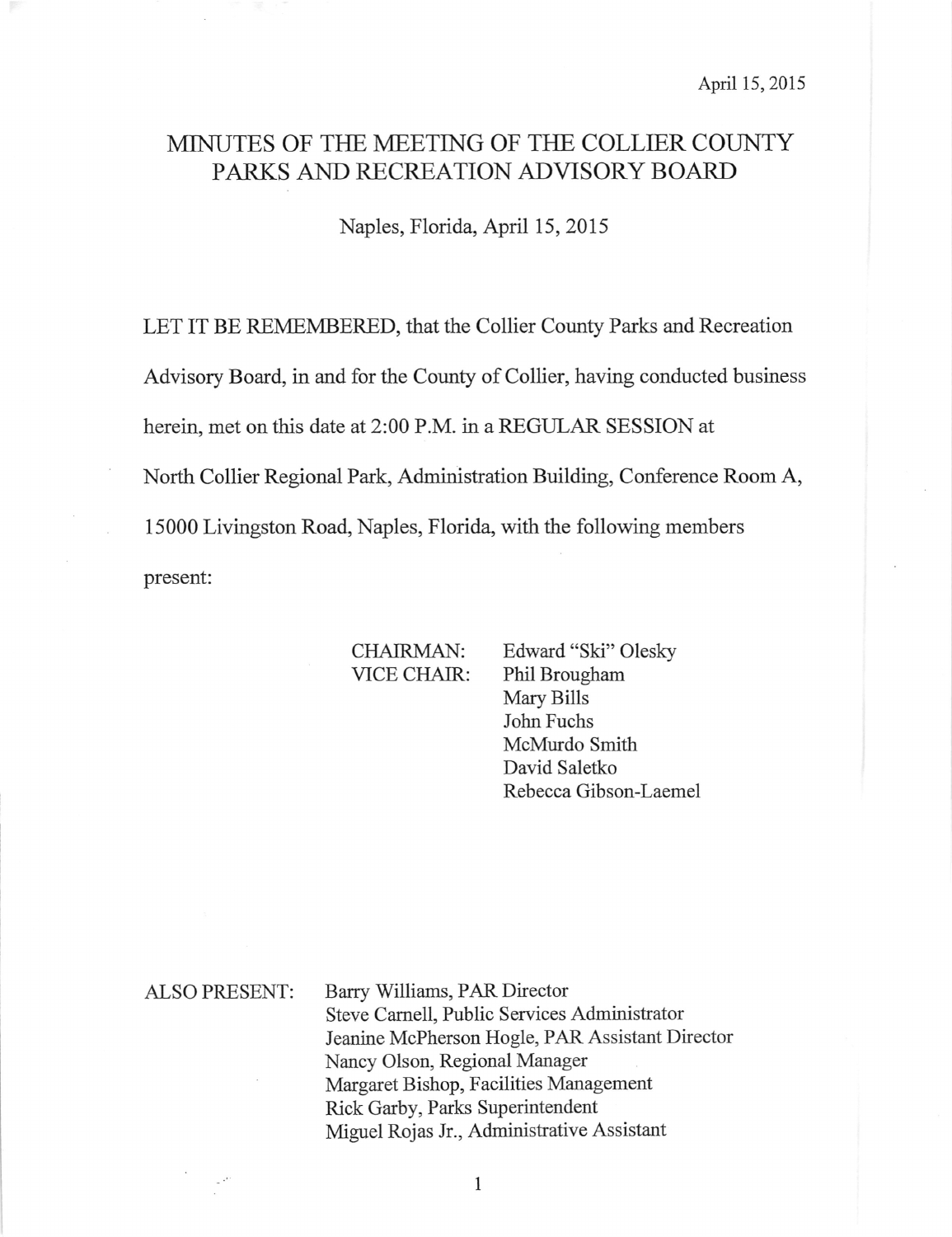# I. Call to Order

Chairman Olesky called the meeting to order at 2:00 P.M. A quorum was established. Six (6) voting members were present.

## II. Pledge of Allegiance and Invocation

The Pledge of Allegiance was recited and Invocation was held.

## III. Approval of Agenda

Add: VI. e. Jaime Scott - Naples Children Education Foundation (NCEF) Move: VI. c Farmers Market Report after IV.

Ms. Bills moved to approve Agenda as amended. Second by Vice Chair Brougham. Motion carried unanimously; 6-0.

IV. Approval of March 18,2015 Minutes

Vice Chair Brougham moved to approve the March 18, 2015 Minutes presented Second by Ms. Bills. Motion carried unanimously;  $6-0$ .

V. Staff Highlights a. Capital Project Review- Addressed after VI. c.

# VI. New Business

a. Employee of the Month  $-$  Addressed after V. a.

# b. Farmers Market Report

Staff distributed the proposed Community Events on Collier County Property for review and discussion. (See attached)

Steve Carnell reported on April 10, 2015, the Board of County Commissioners gave direction to amend the Land Development Code to allow the Golden Gate Farmers Market to continue at the Golden Gate Community Center and to adopt a policy goveming these events on County property.

Dave Saletko arrived at 2: I5 P.M,

He reviewed the proposed:

- ' Changes to Land Development Code.
- . Policy for Managing Events.
- . Defined "Community Events."
- . Defined the "Role and Duties of the Event Manager" and the "Goods and Services" allowed for sale.

All questions were addressed by Staff.

Suggested revisions from the PARAB included:

- Verbiage on overall Staff Management be included in policy.<br>
Simplify policy on other goods and enforcement.
	- Simplify policy on other goods and enforcement.